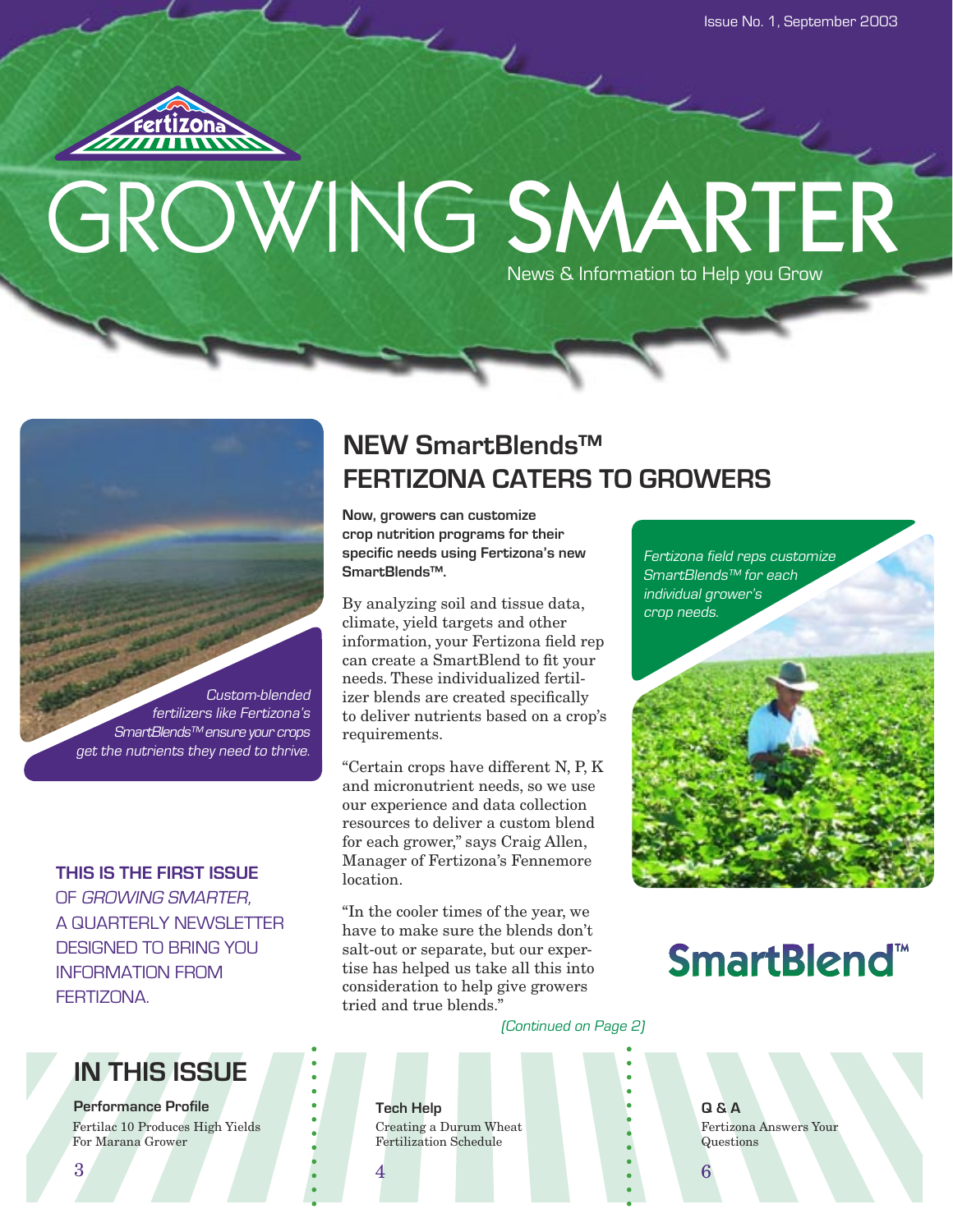For over 23 years, Fertizona has been doing what we do best—helping growers by providing top quality fertilizer, crop protection products, seed and service at the best prices possible. But to stay competitive in today's changing marketplace, we realize that we may need to do even more.

Recently, we initiated a study to find out from growers what Fertizona was doing right, and where we could use some improvement. A sampling of growers in each Fertizona area was asked to answer questions about our products and services and how we do business. You could say we wanted you to give us a report card.

One weak point you noted was grower communication and information. You wanted to know more about Fertizona products and services information that would help you save money and farm better and more profitably.

As a first step, we're introducing this newsletter called Growing Smarter that you'll be receiving on a regular basis.

I'm pleased to say that you thought Fertizona was doing a good job in many areas. You gave us mostly As and Bs and we appreciate that! There were also areas where you thought we could make improvements, and now we're buckling down and getting to work on those.

We're also working on product literature that will give you information and comparisons to help you select the best products for your operation. And our field reps are brushing up on their consulting skills, so they'll be able to provide even better service. Fertizona is also looking at new products for you, and we'll keep you informed about any new developments in the company.

Ask your Fertizona rep about SmartBlends specially customized for your crops.

These are just a few improvements that are on the way. Thanks for your business and just remember, you can call me anytime–we always appreciate your suggestions.

SMS Blowered Committee

Fertizona also uses historical performance to develop SmartBlends. This ensures that you get a nutrient blend that has proven results.

"There are certain fertilizers that mix well with others," Allen adds. "We have been developing blends for years and we will not recommend anything to our growers that hasn't demonstrated success."

Soil samples are powerful tools Fertizona uses to create SmartBlends. By examining the sufficient and  $deficient$  ranges of a particular field's soil, Fertizona can create a Smartmaximize crop growth.

"It is important to look at the entire nutrient chain because if there is a deficiency in even one nutrient, uptake of other nutrients like nitrogen and phosphate can be negatively affected," Allen explains.

Overall, Post has been very satisfied. "It's better than anything else I've ever planted. In fact, I wouldn't grow any other variety."

Ask your Fertizona field rep for new Fertilac 10 alfalfa seed.

Fertizona has liquid and dry blending equipment and has recently installed new blending equipment at several locations to facilitate creating the many SmartBlend products. Surprisingly, Fertizona's SmartBlend products do not typically add cost to a grower's crop nutrition program.

"Almost every time, our SmartBlends don't cost any more money and give the grower more bang for his buck," Allen says. "One of my carrot growers has been able to add some extra potassium and slow release nitrogen by using one of our SmartBlends and it didn't cost that much more than he was paying before."

Fertilac 10, Fertizona's new proprietary alfalfa seed, has become the talk of the town, and many growers may be wondering what makes this seed so special. For Jon Post of Marana, AZ, it's the yields.

# **NEW SmartBlends** (Continued From Page 1)

"On the second cutting, we got about 1.6 tons per acre on the spring planting, which is phenomenal," Post reports. "Normally the first year is not bad, but it's not great. The big yields usually come in the second year of newly-planted alfalfa."



Post is involved in a 6,000-acre farming operation of cotton, wheat, milo, sorghum and alfalfa. He says he did not conduct a trial before planting the new seed, simply because of his



trust in Fertizona.

"They said Fertilac 10 was good and it looked better than the variety next to it in the pictures that I saw," Post says. "So I planted it."

Along with producing higher yields, another advantage of Fertilac 10 lies in the value it creates. "I retail all of my hay to the horse market and I am getting a high return from it. Fertilac 10 produces a very nice finestemmed alfalfa that's leafy and my customers really like it," Post notes.

Post has seen a dramatic difference with Fertilac 10 compared to the alfalfa he previously planted. "I'm familiar with two other types of alfalfa, one being Mecca. It was quite a bit more expensive and it died out somewhat in the summer. CUF, the public variety, is very cheap to buy initially, but the yields aren't there," Post says.

"The great thing about Fertilac 10 is that it's got really high yields. I'm hoping as I go into fall and winter that I can get additional cuttings out of it that I couldn't get from other varieties."

# **GROWING SMARTER**

### **COMPTON'S CORNER PERFORMANCE PROFILE**

# **Thanks For The Report Card! Fertilac 10 Produces High Yields for Growers**

Fertizona uses soil testing data (above) and state-of-the-art blending equipment to provide customized SmartBlends™ to growers.

**Jim Compton President, Fertizona**



FPO



Jim Compton President, Fertizona

Jon Post saw phenomenal yields from Fertilac 10 alfalfa, even in the first year.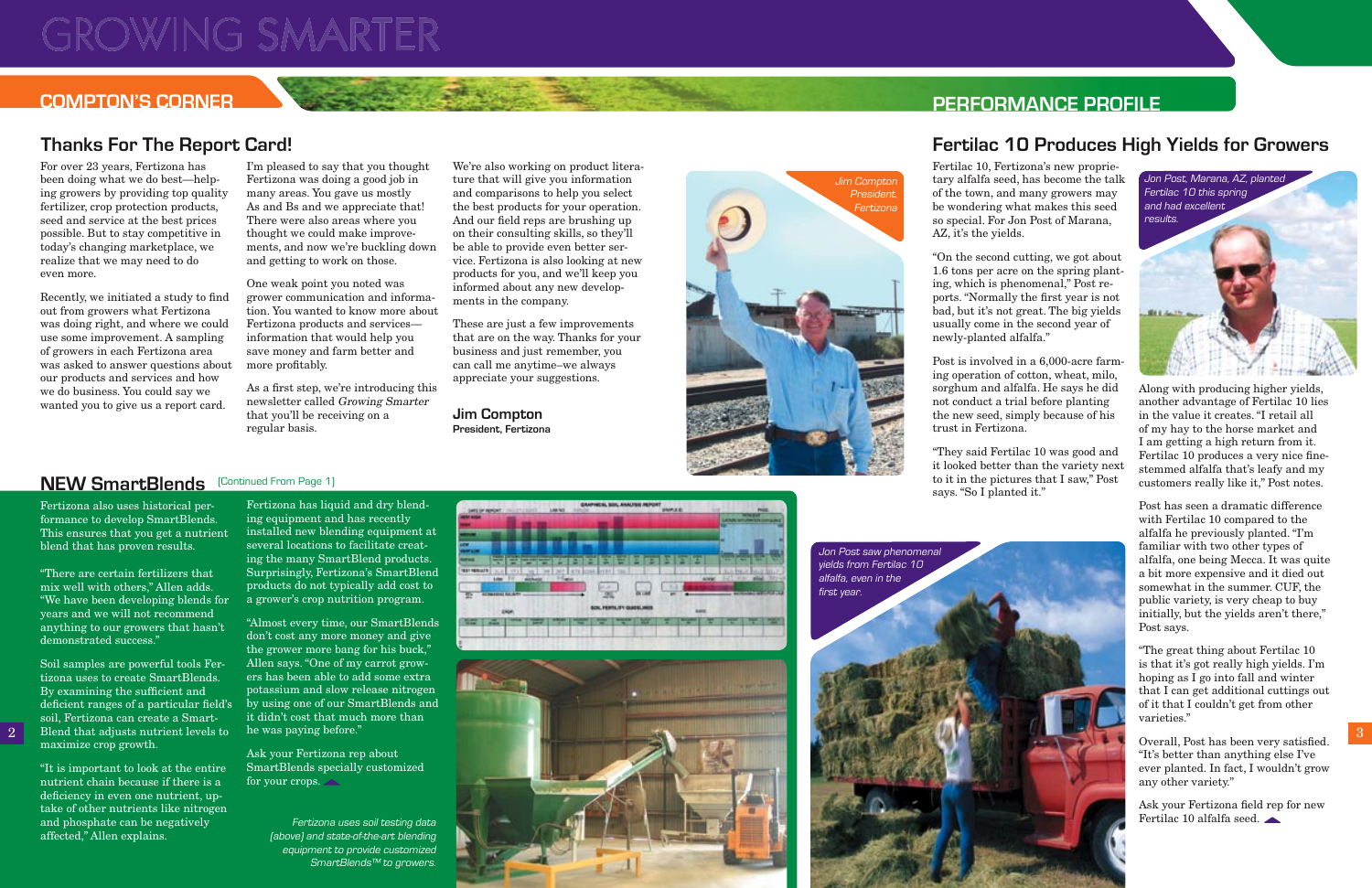# **s** 80lbs of N, 90 lbs of P 60-65 lbs of N 60-65 lbs of N 60-65 lbs of N 65-70 lbs of N

| Date                  | <b>Days After Planting</b> | <b>Growth Stage</b> | <b>Total Available</b> |  |  |  |
|-----------------------|----------------------------|---------------------|------------------------|--|--|--|
|                       |                            |                     |                        |  |  |  |
| Dec 1                 | O                          | Planted             | 80 lbs                 |  |  |  |
| Jan 20                | 51                         | 5th leaf            | 60 lbs                 |  |  |  |
| Feb 11                | 73                         | 2nd Node            | 60 lbs                 |  |  |  |
| Mar 4                 | 94                         | Boot.               | 60 lbs                 |  |  |  |
| <b>Mar 25</b>         | 115                        | Flowering           | 60 lbs                 |  |  |  |
| <b>Total Nitrogen</b> |                            |                     | 320 lbs                |  |  |  |

Durum wheat is sold based on protein content. Basically, the more protein available, the higher the purchase price. This means a structured fertilization program is absolutely vital to produce wheat for the Durum market.

Nitrogen fertilizer rates must be adequate for both yield and protein. Research has shown that 40 lbs of **available** nitrogen per 1,000 lbs of expected yield is necessary to consistently maintain grain protein above 13 percent. The available nitrogen can come from soil, water and fertilizer. One third to one half of the nitrogen should be applied at planting with the balance being applied on a predetermined schedule at each subsequent irrigation between planting and flowering.

Most nitrogen recommendations for Durum wheat are misleading because they are very generalized. To create a structured fertilizer schedule, you must take into consideration each variety's potential for yield and end-use quality.

It is imperative to fertilize based on a variety's potential. For example, some varieties have a high yield potential of 6,000 to 8,000 lbs per acre. To maintain a minimum of 13 percent protein your fertilizer program should be based on a yield potential of 8,000 lbs rather than a variety with a potential of 5,000-6,000 lbs per acre.

It should be noted that all applications of nitrogen are important but the most important application is after the early flowering stage. Research has shown that a 40 lb application of nitrogen per acre at flowering can increase protein up to 1 percent. This could mean the difference between meeting your grain contract or not; or at the very least, help minimize deductions on your settlement. **In some cases, the grain could be rejected because the protein level is too low.**

The above table outlines the recommended application of **readily available nitrogen** needed to meet a minimum 13 percent protein at an 8,000 lb potential. The available nitrogen recommendations assume that other nutrients such as phosphorus and sulfur are sufficiently available.

It's a grower's dream–getting increased production just when the market prices are at their highest. Does it get any better than that?

Gene Kempton who has managed Fertizona's seed department for the past 16 years, invites growers to do the math. "Fertilac 10 Alfalfa is yielding 5-10 percent more than common varieties in our area," he begins. "Since we can grow it in the winter, the February and March cuttings are generally heavier. So, if it yields a half a ton to the acre more in the February cutting when you can get \$150 per ton for hay, you've already got \$50 more in your pocket!"

That alone is an outstanding bonus for growers who plant Fertilac 10, but there's more to this Fall-dormant variety according to Kempton. "Fertilac 10 is resistant to bacterial and fusarium wilts, anthracnose and root rot. It also has high resistance to pea aphid, spotted aphid, blue aphid and stem nematode," he points out. "So there's a good package of disease and insect resistance."

Kempton says that only Fertizona has Fertilac 10 alfalfa seed. "It is adapted to climates in the Imperial Valley, Central Arizona and Northern Mexico," he notes. "But, that doesn't mean it can't be planted at higher elevations, such as Tucson."

Several growers tried the new months."

seed early this year and have been impressed by its outstanding performance. "One grower who planted it in January or February, got an early cutting in the spring and called in to say that he noticed the increased yield," Kempton reports. "So you can see Fertilac 10 has the ability to produce more forage in those cooler

# **NEW PRODUCT SPOTLIGHT**

### **TECH HELP**

# **New Fertilac 10 Alfalfa Seed Proves Timing is Everything**

# **Proper Durum Wheat Fertilization Increases Protein and Profits**

Durum wheat prices are based on protein levels so a structured fertilization program is essential to increased profits at harvest time.





### Recommended Nitrogen Application Schedule for Durum Wheat.

|  | subsequent irrigation between plant-<br>ing and flowering.                                        | Work with Fertizona to use soil and<br>plant tissue tests to guide your nu- |  | Variety                      | Fall<br>Dormancy |                |                                 |           |                         |                |                               |                | Phytophthora Anthracnose Bacterial Wilt Fusarium Wilt Pea Aphid Spotted Aphid Blue Aphid Stem Nematode<br>Root Rot |  |
|--|---------------------------------------------------------------------------------------------------|-----------------------------------------------------------------------------|--|------------------------------|------------------|----------------|---------------------------------|-----------|-------------------------|----------------|-------------------------------|----------------|--------------------------------------------------------------------------------------------------------------------|--|
|  | Nitrogen applications from pre-plant                                                              | trient applications. $\blacktriangle$                                       |  | Fertilac 10                  | 10               | H <sub>R</sub> | LR.                             |           | HR                      | H <sub>R</sub> | HR                            | H <sub>R</sub> | <b>MR</b>                                                                                                          |  |
|  | through the boot stage affect the<br>yield and protein, while applica-                            |                                                                             |  | Sedona                       | 10 <sup>°</sup>  | R.             |                                 |           | <b>HR</b>               | HR             | ΗR                            | <b>HR</b>      | MR                                                                                                                 |  |
|  | tions between the boot and flowering                                                              |                                                                             |  | Condor                       | 8                | HR             |                                 |           | HR                      | <b>HR</b>      | <b>HR</b>                     | H <sub>R</sub> | LR                                                                                                                 |  |
|  | stages affect <b>protein</b> .                                                                    |                                                                             |  | <b>CUF 101</b>               |                  | <b>MR</b>      |                                 |           | <b>HR</b>               | HR             | ΗR                            | HR             |                                                                                                                    |  |
|  |                                                                                                   |                                                                             |  | Coronado                     |                  |                | $\overline{R}$                  |           | HR                      | <b>HR</b>      | H <sub>R</sub>                | H <sub>R</sub> | R                                                                                                                  |  |
|  |                                                                                                   | Durum wheat prices are based on protein                                     |  | Seguoia                      | 8                |                | <b>MR</b>                       | <b>MR</b> | <b>HR</b>               |                | HR.                           | <b>HR</b>      | HR                                                                                                                 |  |
|  | levels so a structured fertilization program is<br>essential to increased profits at harvest time |                                                                             |  | LR = Low Resistance $6-14\%$ |                  |                | MR = Moderate Resistance 15-30% |           | $R =$ Resistance 31-50% |                | $HR = High Resistance > 30\%$ |                |                                                                                                                    |  |

### **Fertilac 10 Alfalfa Seed**

**IN CREASED YIELDS V** DISEASE RESISTANCE **Y** PEST RESISTANCE

Talk to your Fertizona field rep about Fertilac 10 results in your area, and then try it. "You can't find a better alfalfa seed that will give you bigger yields when the market is high," Kempton concludes.

## **Fertilac 10 PEST RESISTANCE**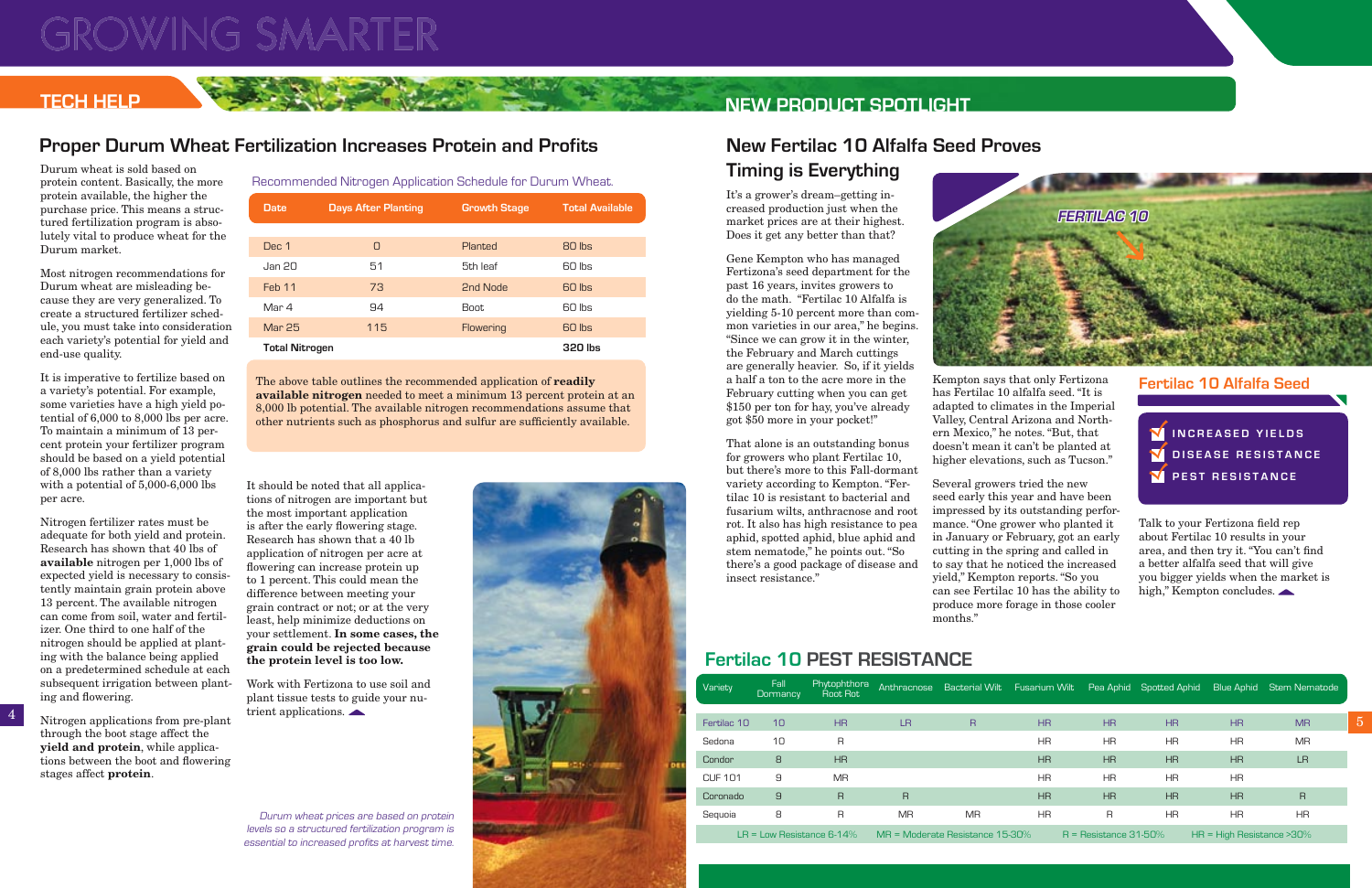Contact your local field rep or 623.935.4252 for more information about Prolong or Fertizona's many other turf products.

# **GROWING SMARTER**

**Q**.  $\bullet$  for and named a crop protection product but I'm constantly tryin to control input costs so I have **"I usually use brand name crop protection products but I'm constantly trying been exploring generic products. Is it safe to use generics on my high-value crops or should I stick with a brand name?"**

Selecting post-patent prod-<br>ucts is a complicated issue,<br>so it really depends on you<br>individual situation and goals Then ucts is a complicated issue, so it really depends on your individual situation and goals. There are a lot of misconceptions with postpatent formulations, one of which is that the quality of the post-patent formulation will not be as good. This is not necessarily the case and in some instances, the post-patent product is actually produced by the original manufacturer or a quality third party.

The quality of post-patent products has improved dramatically in recent years and Fertizona is striving to demonstrate safety and efficacy through methodical testing. For more information about post-patent crop protection products available from Fertizona, contact your local field rep.

Fertizona's 23 years of experience can help you make decisions about post-patent products. We only market post-patent crop protection products when we see an opportunity to save our growers a significant amount of money, are confident in the formulation and the product has demonstrated successful local field performance.

**Q.** "Does Fertizona offer<br>custom blends for my<br>record and petiole tests to buy **custom blends for my crops? I would like to use soil and petiole tests to build my fertilizer program."**

Yes, Fertizona offers<br>superior blending carries and recently units<br>SmartBlends<sup>™</sup> which are cu superior blending capabilities and recently unveiled SmartBlends™ which are customized fertilizer blends based on soil, tissue and historical data. Your local field rep can work with you to gather and use analytical data to formulate an individualized SmartBlend just for you. See the SmartBlends article on page one of this issue of *Growing Smarter* and call your local Fertizona field rep to create a SmartBlend especially for your crops.

**Dennis Osborn, Sales Manager Fertizona—Casa Grande**

Gordon Goodwin has a lot on his mind with his upcoming marriage, but that hasn't kept him from providing top customer service to his growers. As Fertizona's pest control advisor, Goodwin's responsibilities include inspecting citrus, produce, cotton and wheat crops. He is also involved with selling fertilizer and agricultural insecticides, fungicides and herbicides.

Born in Yuma, Goodwin was raised in Casa Grande, where he graduated from high school. He then attended the University of Arizona, where he received a Bachelor of Science degree in Agricultural Economics. He went to work for Fertizona, Yuma, in the fall of 1997 and has been there ever since. When it comes to his business philosophy, Goodwin says his priority is providing top-notch service to his growers.



Local field trials have shown Prolong to be preferable to competing products. "A local golf course compared four fertilizers and our Prolong brand greened up quicker than anyone else's right out of the chute, and it stayed green," Lowry reports. "Prolong is a 17-0.5-0-19S product that contains a Class 1 Biosolid, which aids in nutrient uptake."



In his spare time, when he's not busy preparing for his November wedding, Goodwin enjoys golfing, hiking and sport shooting.  $\triangle$ 

**Mike Espil, Manager Fertizona—Yuma**

"My main focus is to help my growers stay in business by looking out for their best interests. I enjoy going the extra distance for my customers, but more importantly, I strive to make sure they produce a high yielding, lucrative crop."

When it comes to knowledge of his crops, Goodwin's expertise is in cotton, vegetables and citrus, particularly lemon production. He helps his growers increase crop yields and manage their operations better, and more importantly, constantly maintains personal relationships with coworkers and the farmers themselves to ensure those yields.

"My experience in the industry, along with the advice and guidance from other employees at Fertizona, independent pest control advisors and the farmers I work with, have

**"My main focus is to help my growers stay in business by looking out for their best interests."**



# **Q & A MEET YOUR REP**

## **Gordon Goodwin Serves Yuma Growers**

Golf course superintendents, landscape professionals and other turfgrass managers will be pleased to hear that Fertizona now has a slowrelease nitrogen fertilizer that can be coated with micronutrients to deliver exactly what your turf needs.

"Prolong™ is our new greens-grade fertilizer with 25% organic material, which provides slow-release nitrogen benefits," says Tim Lowry of Fertizona Turf Sales. "Furthermore, we coat each prill with iron, zinc, manganese,

boron and can add other micronutrients that may be needed based on a customer's soil analysis."

## **TURFGRASS TECHNOLOGY**

# **Prolong™ Fertilizer Greens Up Quick and Lasts**

all helped me reach my goals in assisting growers to increase their crop yields, and at the same time helping them with their operations."

**Q."Does Fertizona sell** 

**seed?"**

We offer a wide range of proprietary and standard seeds

Yes, Fertizona sells seed.<br>We offer a wide range of<br>prietary and standard se<br>for row crops for age small grains

for row crops, forage, small grains, specialty seeds and even turf seed. Ask your Fertizona field rep about our seed offerings and start Growing

Smarter.

**Gene Kempton, Seed Manager Fertizona—Casa Grande**

Fertizona has knowledgeable and experienced fieldmen dedicated to help you Grow Smarter. The Yuma fieldmen are (L to R) Angus Brown, Gordon Goodwin, John Simms, Doug Canan and John Hume.



# **Your Fertizona Yuma Field Reps**

### **If you have a question or comment for Fertizona to answer, jot it down and mail it to:**

**Growing Smarter, C/O Fertizona, 2850 S. Peart Rd., Casa Grande, AZ 85222 or fax: 520.836.3447, or e-mail tcurrie@fertizona.com**

**All questions will be answered promptly and if your question appears in a future issue of Growing Smarter we'll send you a Fertizona baseball cap.**

> **Call your Fertizona rep today** for FertiTurf single-blend ryegrass and Pleasure-Plus three-blend ryegrass for winter overseeding!